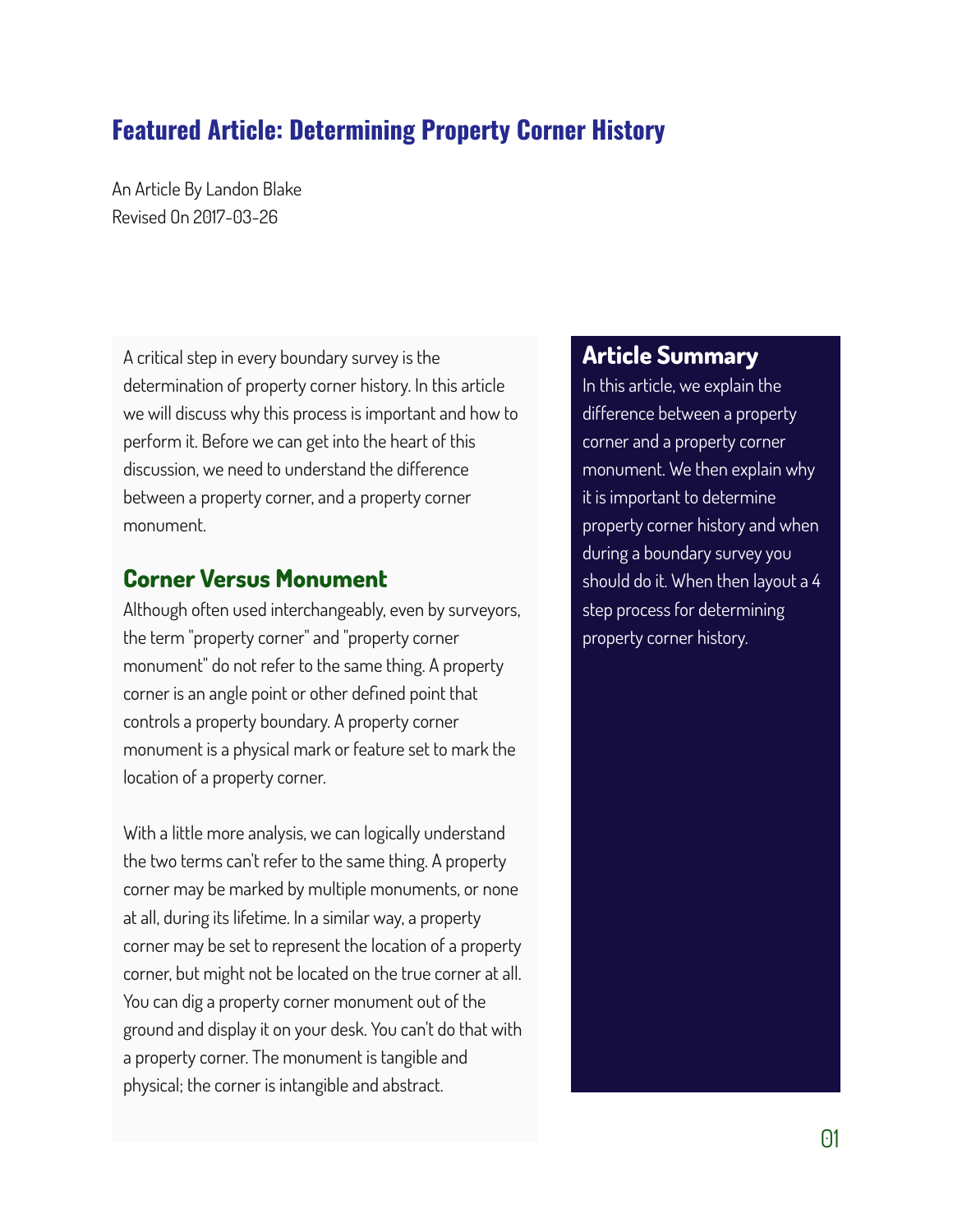# **Why is it important to determine property corner history?**

It is important to determine property corner history for some reasons:

• Unlike most natural features that control property boundary location, property corner monuments are subject to destruction, damage, and deterioration.

• Property corner monuments are changed more frequently by surveyors than other elements of a boundary resolution. (As a land parcel ages, the land description that controls it may not change at all, but the monuments that mark its location likely will.)

• The potential for error in a boundary resolution based on an incorrect or lack of understanding of property corner history is large.

# **When to Begin Determining Property Corner History**

When, during a parcel boundary survey, should you begin to determine property corner history? In my practice, I've found it beneficial to start this process as soon as I begin researching filed survey maps and deeds that help define my parcel boundary. It is certainly prudent to have a handle on the property corner history for each property corner that controls your parcel boundary before field work begins.

If you don't have this understanding, how will you

"Property corner monuments are changes for frequently by surveyors that other elements of a boundary resolution."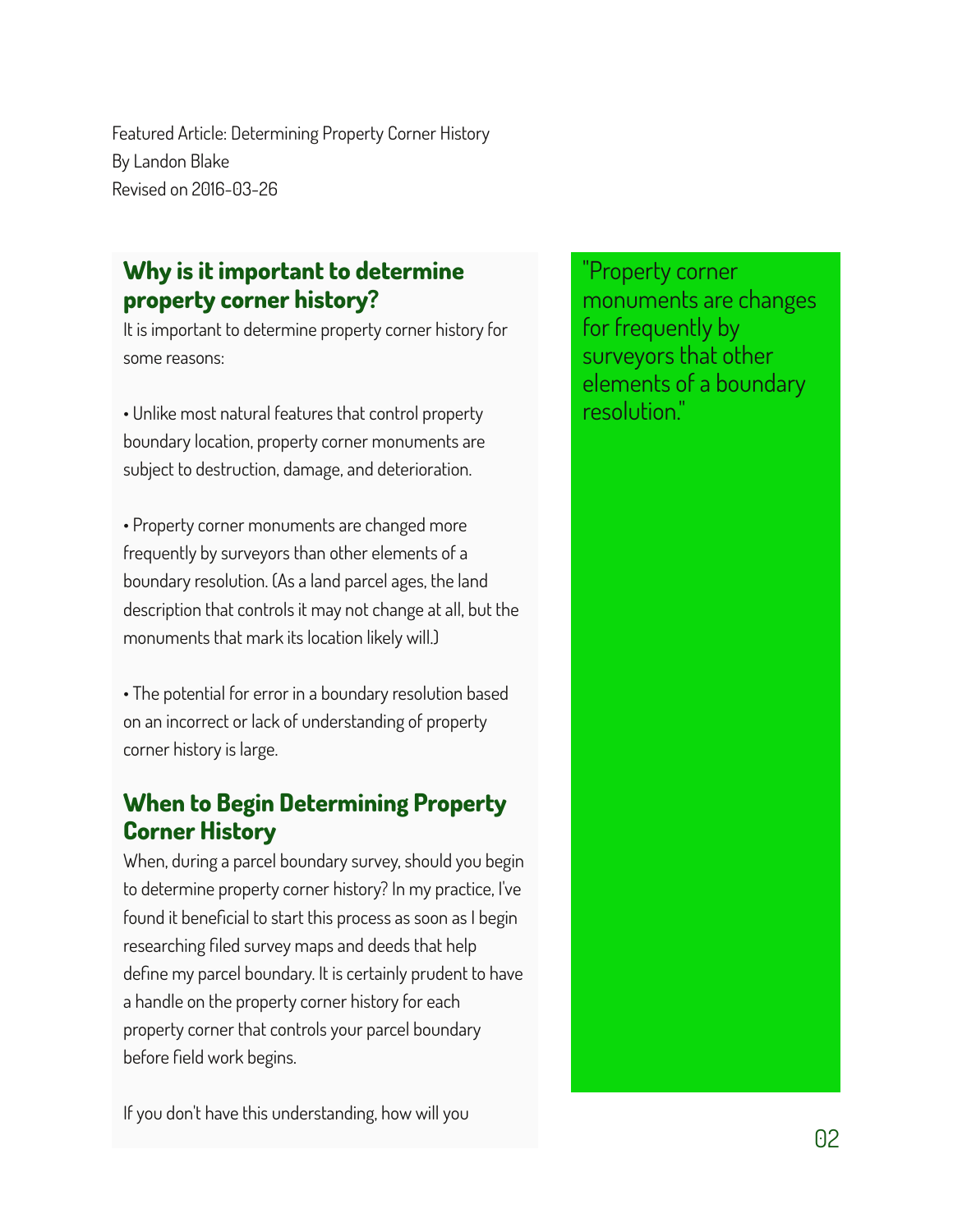properly search for, interpret, and locate evidence of the corner location during the field survey?

## **The Process for Determining Property Corner History**

What process can be used to determine a property corner history? I'll describe a four (4) step process in this section. The result of this process is a timeline for each property corner in the boundary survey.

### **Step #1: Review each survey map and land description for the boundary survey.**

During this review note the following information for each property corner shown or described in the document:

- The description (character) of the monument.
- If a monument was found, set, replaced, or repaired as shown or described in the document.

• If the property corner was established or created by the document. (A corner can be established or created without being monumented.)

• The surveyor or engineer who found, set, replaced, or repaired a monument for the corner.

• The identity, date and filing or recording information for the document form which the four elements above were obtained.

## **Sidevar: Event Types In A Property Corner History**

When you determine property corner history, remember to think about these 6 event types and their related questions:

#### **Corner Created**

- When was this corner created?
- Who created the corner?
- How was the corner created?
- Was an original monument set at the time of creation?

• If an original monument was set at the time of creation, what were the methods used during the field survey?

#### **Corner Marked**

- When was the corner marked?
- Who marked the corner?
- Was this a retracement monument or an original monument?
- Was the new monument a direct replacement of a found monument, or was it established at a record or calculated position?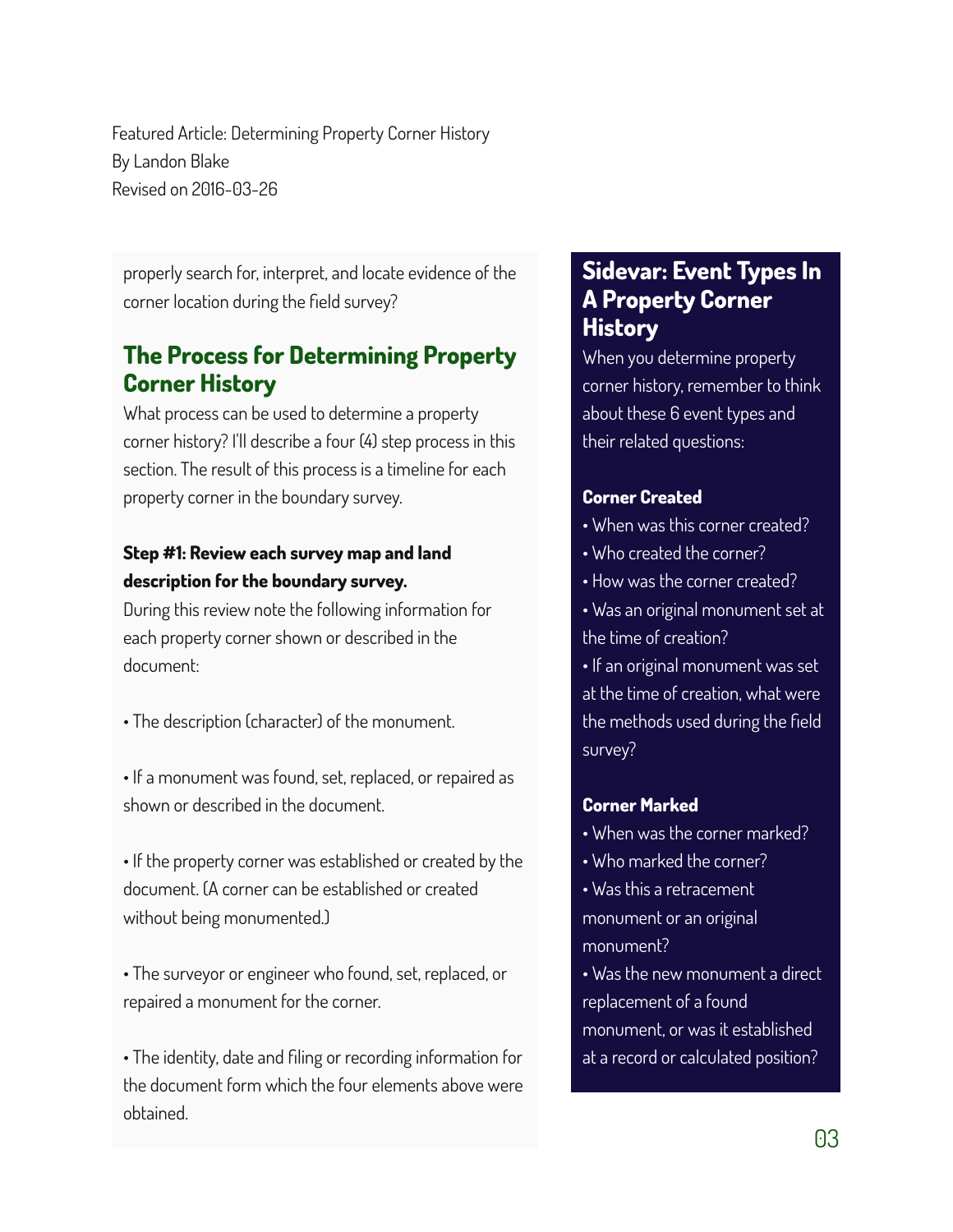### **Step #2: Use the data obtained in Step #1 to create preliminary timelines for each corner.**

This can be done using a spreadsheet. Use a separate sheet in the spreadsheet document for each property corner. Each row on the sheet will store the data for the property corner obtained from a single map or deed. The sheet can then be sorted by the date of the document to produce the timeline.

### **Step #3: Identify monument character gaps in the timeline.**

There are three (3) types of monument character gaps that you should look for.

The first, and most common, is a change in the record character of a monument that is not explained in the record. For example, one document shows a rebar and plastic cap being set to mark the property corner. A subsequent document shows a brass disk at the same location. No other documents in the record show when the rebar and plastic cap was replaced by the brass disk.

The second type of monument character gap occurs when a not reflected by the physical monument on the ground. For example, the last document in your timeline shows the property corner marked by a monument box containing a rebar and plastic cap, but you find an empty monument well. This scenario can happen when a land surveyor forgets or neglects, to set the property corner monument.

• How was the position of the new mark established? • What were the methods used during the field survey? • Did the location of the new monument set to mark the corner fit will with measurements in other land records?

#### **Corner Recovered/Retraced**

- When was the corner recovered?
- Who recovered the corner?
- Did the recovering surveyor note
- a change in monument character?
- Did the recovering surveyor rehabilitate or replace the monument marking the corner? • Did the recovering surveyor set witness corner monuments or corner accessories?
- How did the recovering survey establish his search area or the location of the corner if he set a new monument?
- What methods were used during the retracing field survey? • How did the position established during the field survey fit with measurements in other land